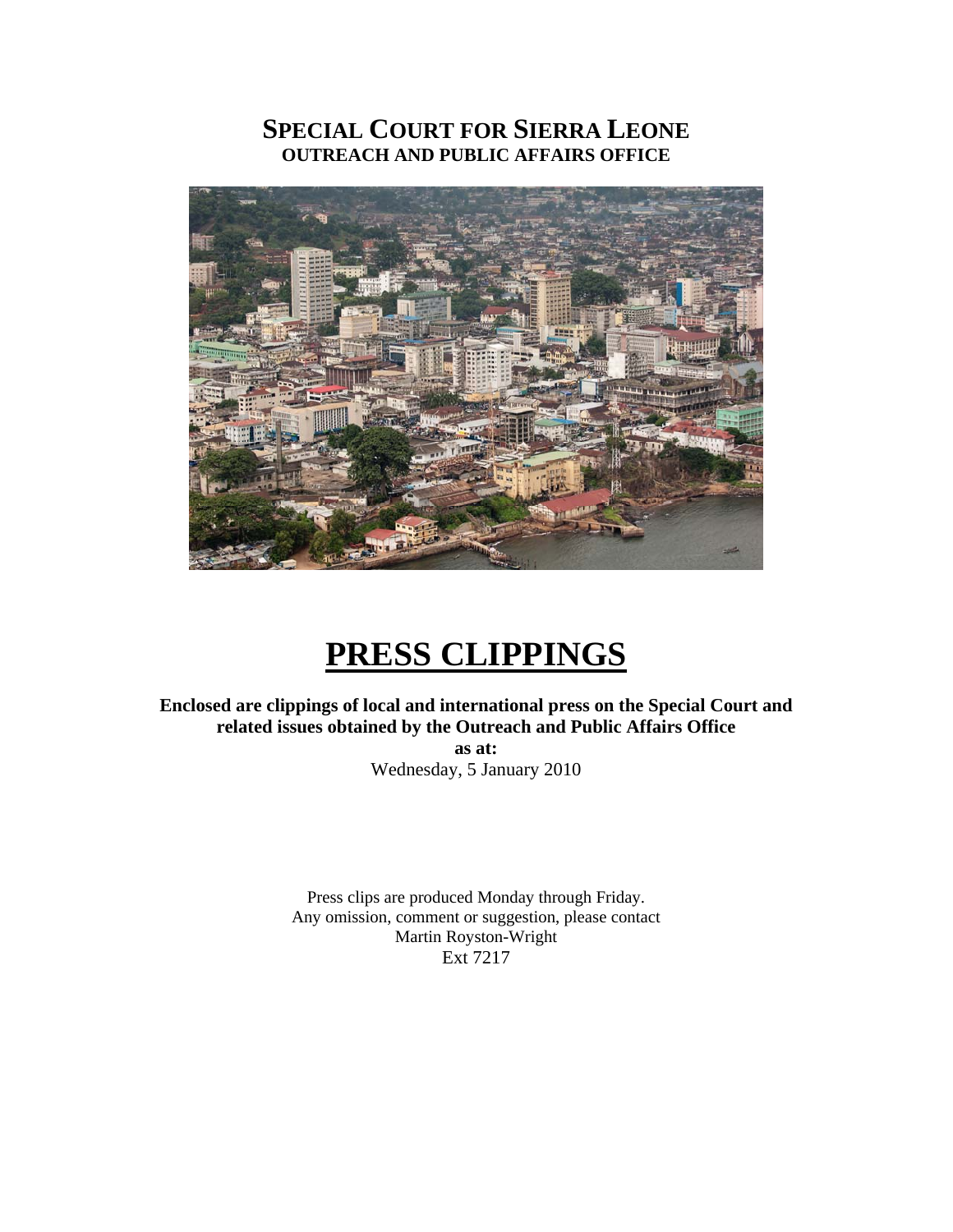| Page 3      |
|-------------|
|             |
| Pages 4-5   |
| Pages 6-7   |
| Pages 8-9   |
| Pages 10-11 |
| Pages 12-14 |
| Page 15     |
| Page 16     |
| Page 17     |
|             |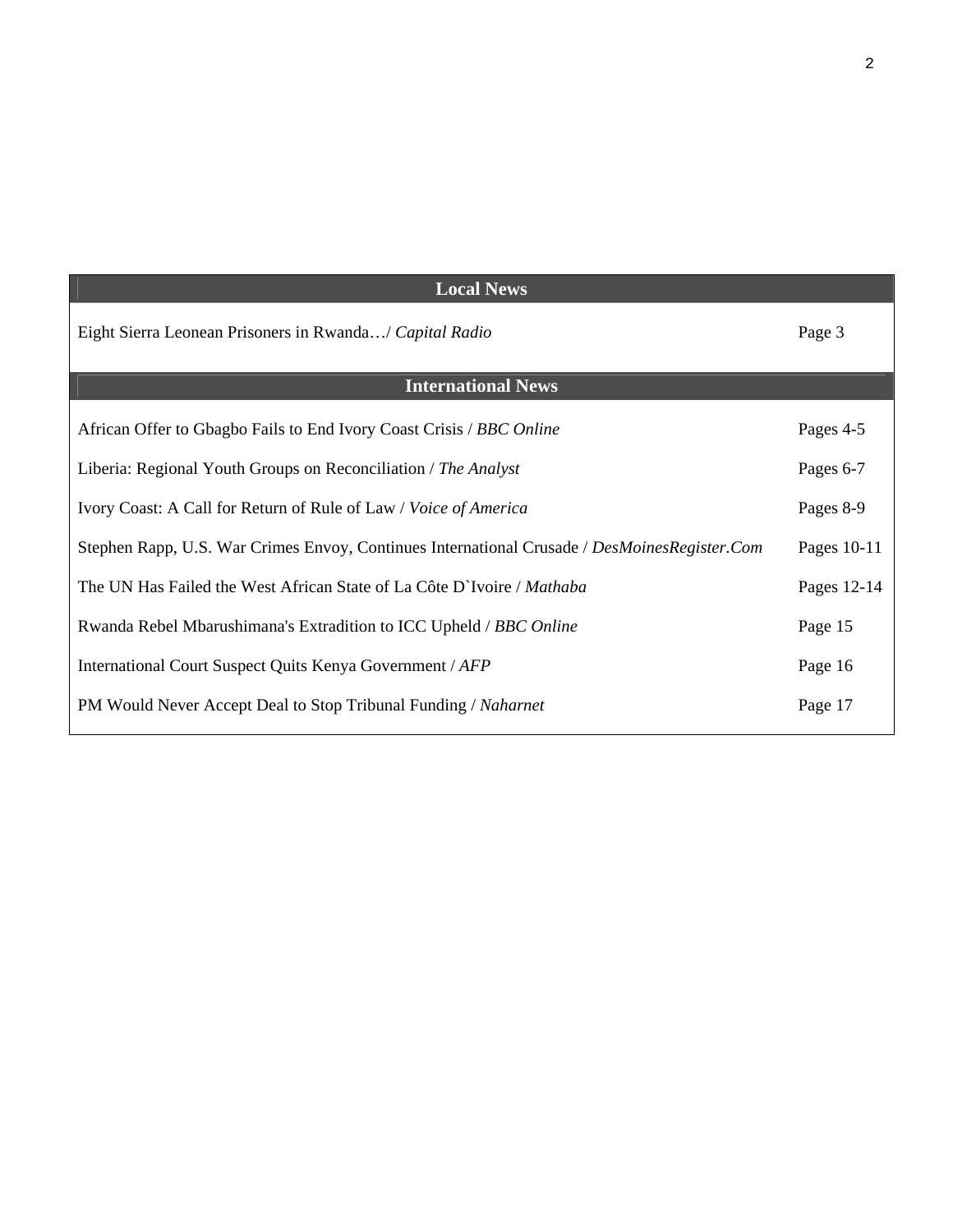# Capital Radio (Freetown)

Wednesday, 05 January 2011

Eight Sierra Leonean prisoners who recently received their convictions from the Special Court for Sierra Leone and are presently serving their jail terms in Mpanga, Rwanda are living in deplorable and inhuman conditions. The inmates were jailed for war crimes and other related issues committed during the decade long civil war in Sierra Leone. It is said that allowances and other benefits that dues these prisoners are no longer effective. The detainees are not given fear treatment by the Rwanda prisons authorities of late.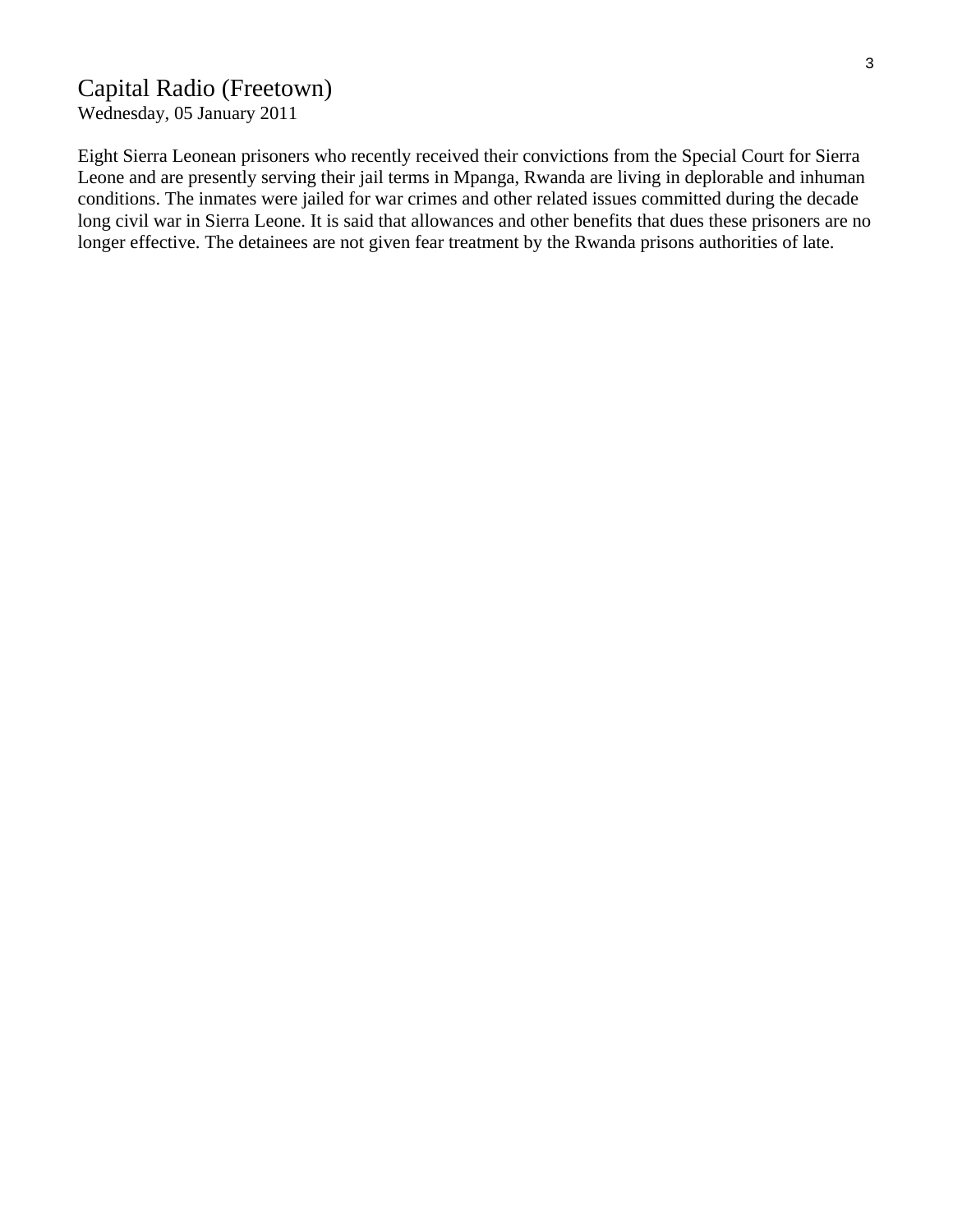BBC Online Tuesday, 4 January 2011

## **African offer to Gbagbo fails to end Ivory Coast crisis**



*Mr Gbagbo (right) does not appear to have been swayed by the African delegation* 

A delegation of African leaders has apparently failed to persuade incumbent President Laurent Gbagbo of Ivory Coast to stand down

following disputed polls.

The group went to Ivory Coast on Monday to offer him an amnesty if he left.

There was no official response from Mr Gbagbo, but a BBC correspondent in Abidjan says the key fact is that he is still in the presidential palace.

The UN says Mr Gbagbo lost the vote and West African countries have [threatened to](http://news.ecowas.int/presseshow.php?nb=192&lang=en&annee=2010)  [use force](http://news.ecowas.int/presseshow.php?nb=192&lang=en&annee=2010) if he does not stand down.

His rival, Alassane Ouattara, is internationally recognised as the winner of the 28 November presidential election.

The leaders who travelled to Ivory Coast were Presidents Boni Yayi of Benin, Pedro Pires of Cape Verde and Ernest Bai Koroma of Sierra Leone - representing the Economic Community of West African States (Ecowas).

It was their second trip to Abidjan in less that a week. On Monday they were joined by Kenyan Prime Minister Raila Odinga, representing the African Union (AU).

During their latest talks, they were reported to have offered Mr Gbagbo a legal amnesty as well as a guarantee that his financial assets would be secure, if he left office.

## **Dialogue 'over'**

In Washington, officials said the US could help Mr Gbagbo make a "dignified exit" by lifting a travel ban so he could move there.

## **Analysis**



Mark Doyle BBC News, Abidjan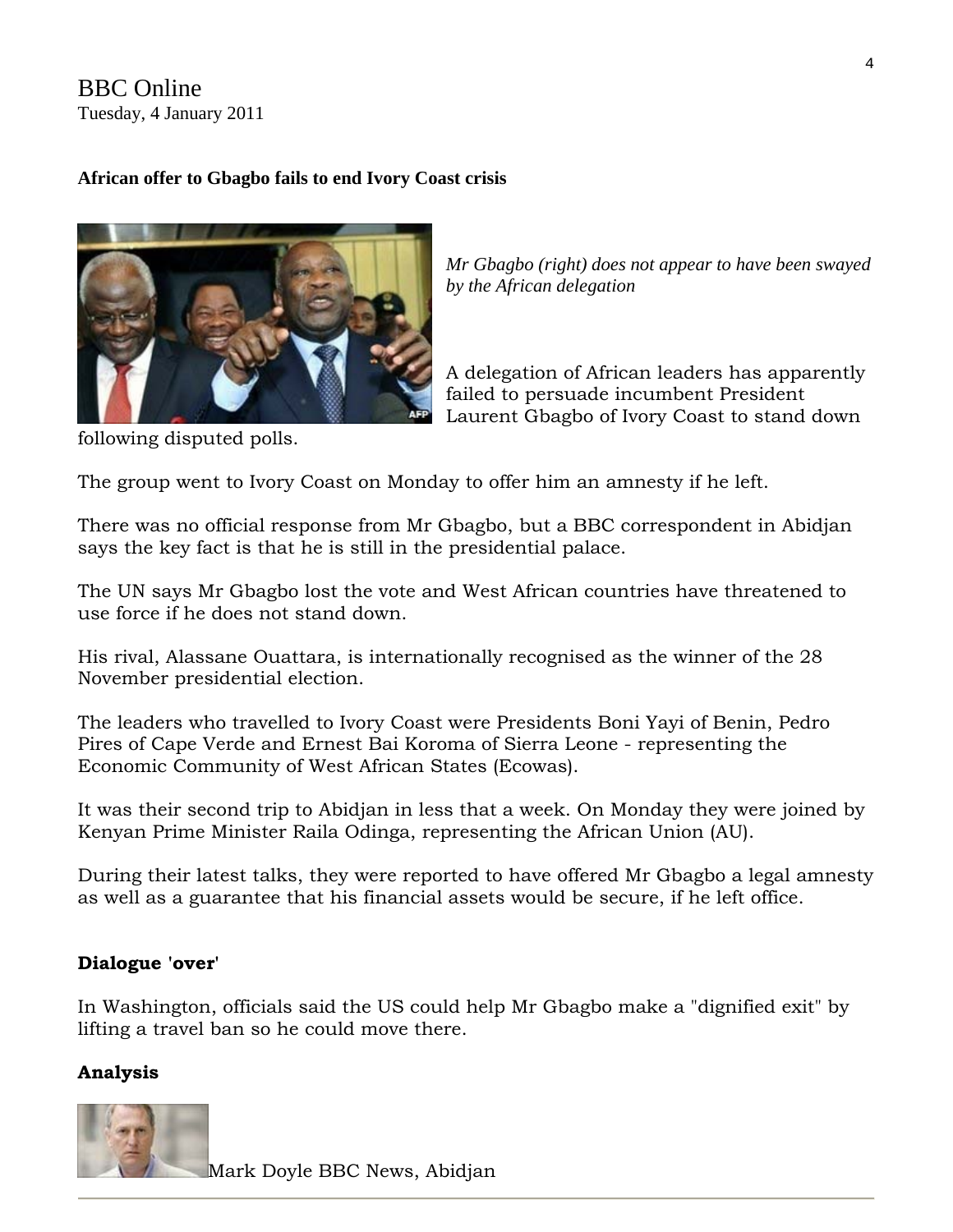West African countries have threatened military force to make Mr Gbagbo leave power.

But they did this without apparently taking into account the fact that many of the states which would be expected to contribute soldiers to such a force have citizens living here in Ivory Coast as expatriate workers or settlers.

There are estimated to be up to two million Nigerians resident here for example, and three million citizens of Burkina Faso.

If either of these countries contributed soldiers to any military intervention force designed to overthrow Laurent Gbagbo it is quite possible there would be reprisals against their compatriots here in Ivory Coast.

"We hope that President Gbagbo will listen intently to the message that he needs to step down," US state department spokesman PJ Crowley said.

The African delegation also met Mr Ouattara, who is staying at a hotel protected by UN peacekeepers.

Afterwards, he said the time for dialogue was now "over" and urged Ecowas "to use all the means at its disposal including the use of legitimate force".

The African leaders have now returned to Nigeria to report to President Goodluck Jonathan - who as the current Ecowas chairman is expected to decide what to do next.

The grouping has been drawing up plans for a military intervention force, led by Nigeria.

But some doubt the region's willingness to carry out its threat given the unpredictable response of the Ivorian army, which publicly continues to support Mr Gbagbo.

The November election was intended to reunify the country - the world's leading cocoa producer - which has been divided since a 2002 conflict.

Mr Ouattara was initially proclaimed the winner by the country's election commission - a verdict backed by the UN, which helped organise the poll.

But the Constitutional Council, headed by an ally of Mr Gbagbo, said he had won, citing irregularities in the north which is controlled by former rebels supporting Mr Ouattara.

Both men have been sworn in as president.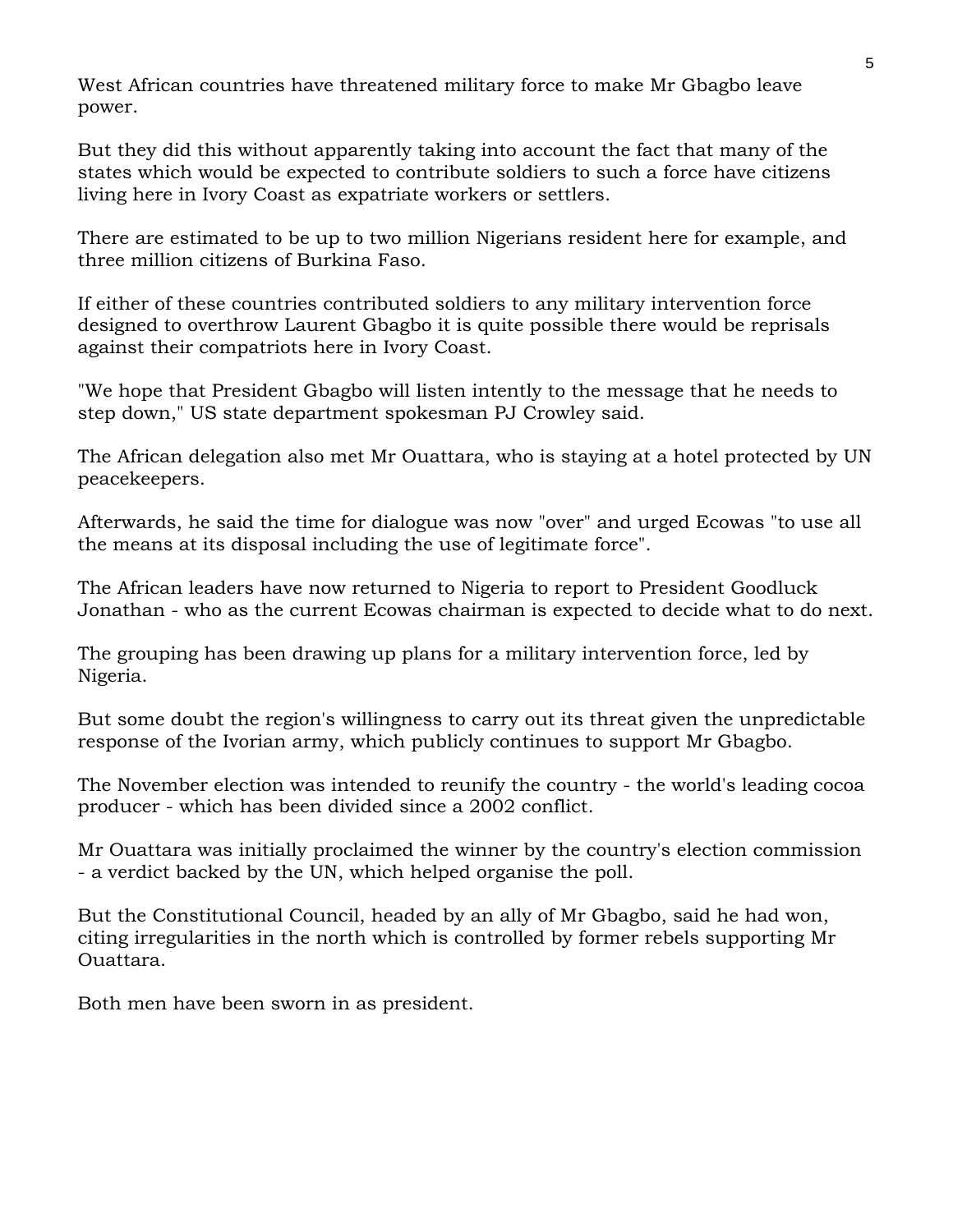## The Analyst (Monrovia)

Thursday, 30 December 2010

#### **Liberia: Regional Youth Groups on Reconciliation**

Following years of devastating civil wars in the West African sub-region, youths from the Minor River Basin have now embarked on a peace and reconciliation tour aimed at putting behind them days of bitter memories.

The youth groups, comprising of Christians and Muslims hailing from Sierra Leone and Liberia, have opted to chart a new period in their countries' histories by engaging in true and genuine reconciliation that they say would lead to peaceful coexistence among their respective citizens and say good bye to conflicts in the sub- region.

According to the new campaigners for peace, when the reconciliation is effectively carried out, they indicated that it will also lead to genuine healing and reconciliation and other positive vices that will once again see Liberians and Sirraleoneans working together as one people, and on a large skill as Africans.

In making this initiative practical and realizable, the nearly fifty(50) youths hailing Liberia and Sierra Leone from the Christian and Muslim Religion have gathered in Monrovia to participate in the second week of a Peaceful Youth and Civil Service with focus on 'Changing Minds and Changing Attitudes.'

The Fellowship of Christian Churches in West Africa (FECCIWA) and the Liberian Council of Churches (LCC) are the brain behind the long week conference, which is currently taking place at the Baptist Youth Camp on the Roberts Field Highway.

It can be recalled that the first Sierra Leone and Liberian Youth Peace Camp was held last year in Sierra Leone.

At the Baptist Youth Peace Camp conference, several speakers including the Secretary General of the Fellowship of Christian Churches in West Africa, Rev. Dr. Tolbert Thomas Jallah, former Information Minister and proponent of the 'Changing Minds and Changing Attitudes' initiative, Rev. Dr. Laurence Bropleh and the Secretary General of the Inter-Religious Council of Liberia Mohammed Sheriff, as well as a man regarded as the Focal Point for Sierra Leone Shecku Mansaray and civil society advocate Lancedell Matthews collectively spoke on the importance of sustaining peace within the Sub-Region during that forum.

In a statement, the Secretary General of the Inter-Religious Council of Liberia Mr. Mohammed Sheriff called on Church Leaders to immediately engage the West African Regional body ECOWAS about its planned action to use military force against hostile Ivorian leader Laurent Gbagbo who has so far refused to turn over power to his long time political rival Alassane Quattara.

The Religious scholar told the congregation that African Leaders should not allow ECOWAS to turn the guns on innocent people in Ivory Coast, but rather, he suggested that the regional grouping should continue to negotiation with incumbent Laurent Gbagbo in order to find a peaceful settlement.

The Inter-Religious Council of Liberia Secretary General said Religious Leaders should play a leading role to tell African leaders and their Western counterparts not to use force as they carry out their last minute warning against Ivory Coast's leader Laurent Gbagbo.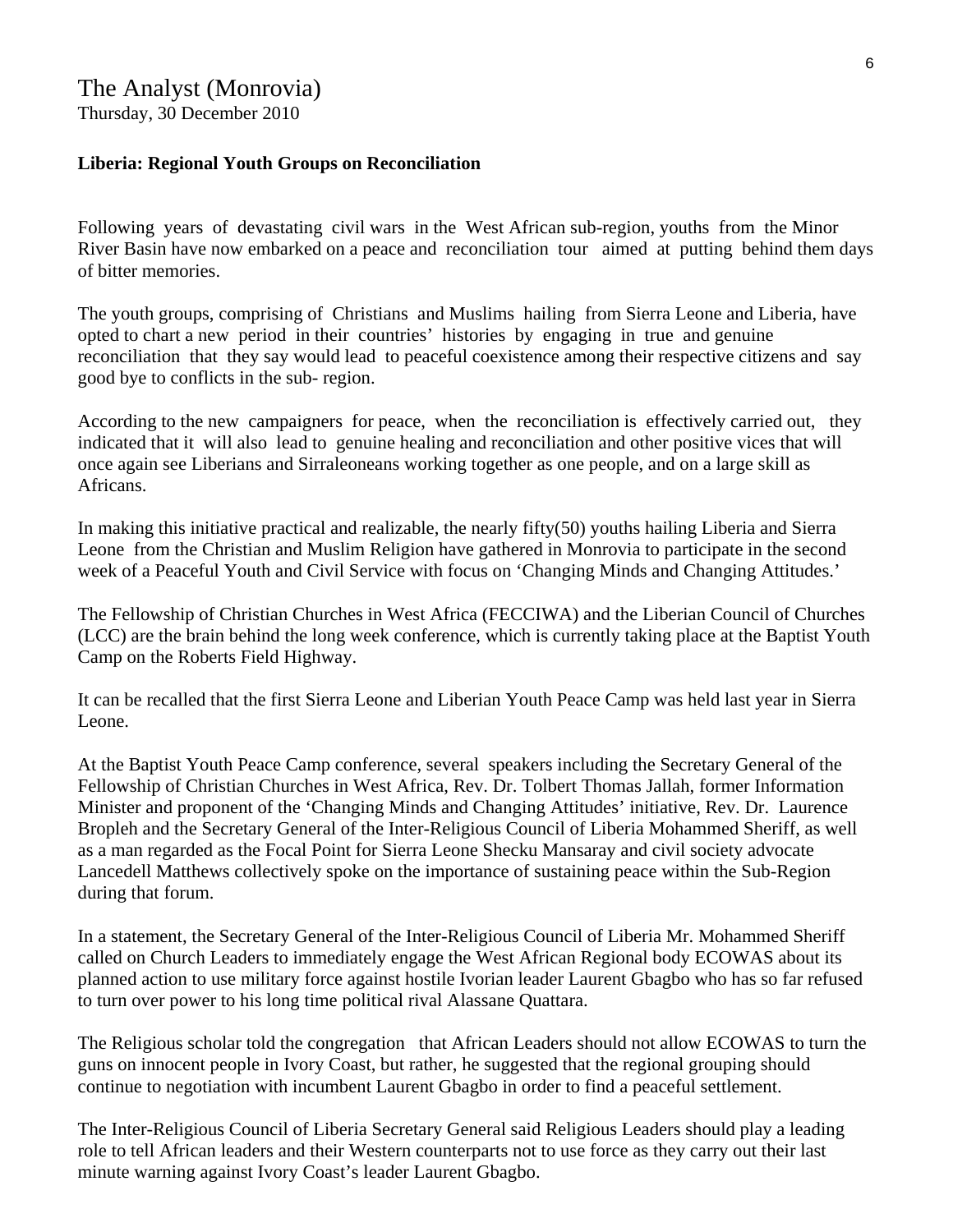Earlier, the Keynote speaker and Former Information Minister Dr. Laurence Bropleh, opined that only through transformation citizens of the two sisterly countries can move in a direction that will chart a path of creating oneness, togetherness and bring total healing and reconciliation, which according him, will lay the basis for the people of the two countries to develop a sense of changing their minds and attitudes if peace is to be maintained and sustained in the region and in Liberia and Sierra Leone particularly.

Dr. Bropleh called on West African Youths to formulate a new peace agreement that will focus on a new leadership which will inspire and empower young people to fight for social justice and reconciliation.

Speaking further, the Former Liberian Information Minister said peace can only be sustained if all religions will accept religious tolerance in its totality. For his part, Dr. Tolbert Jallah called on Political Parties and governments to increase the participation of young people into governance by empowering them that they will transform from violence. The FECCIWA Secretary General also challenged Liberian youths in Ivory Coast not to get involved in the crisis in that country, and at the same time, called on young people in the region to establish a foundation of trust and networking.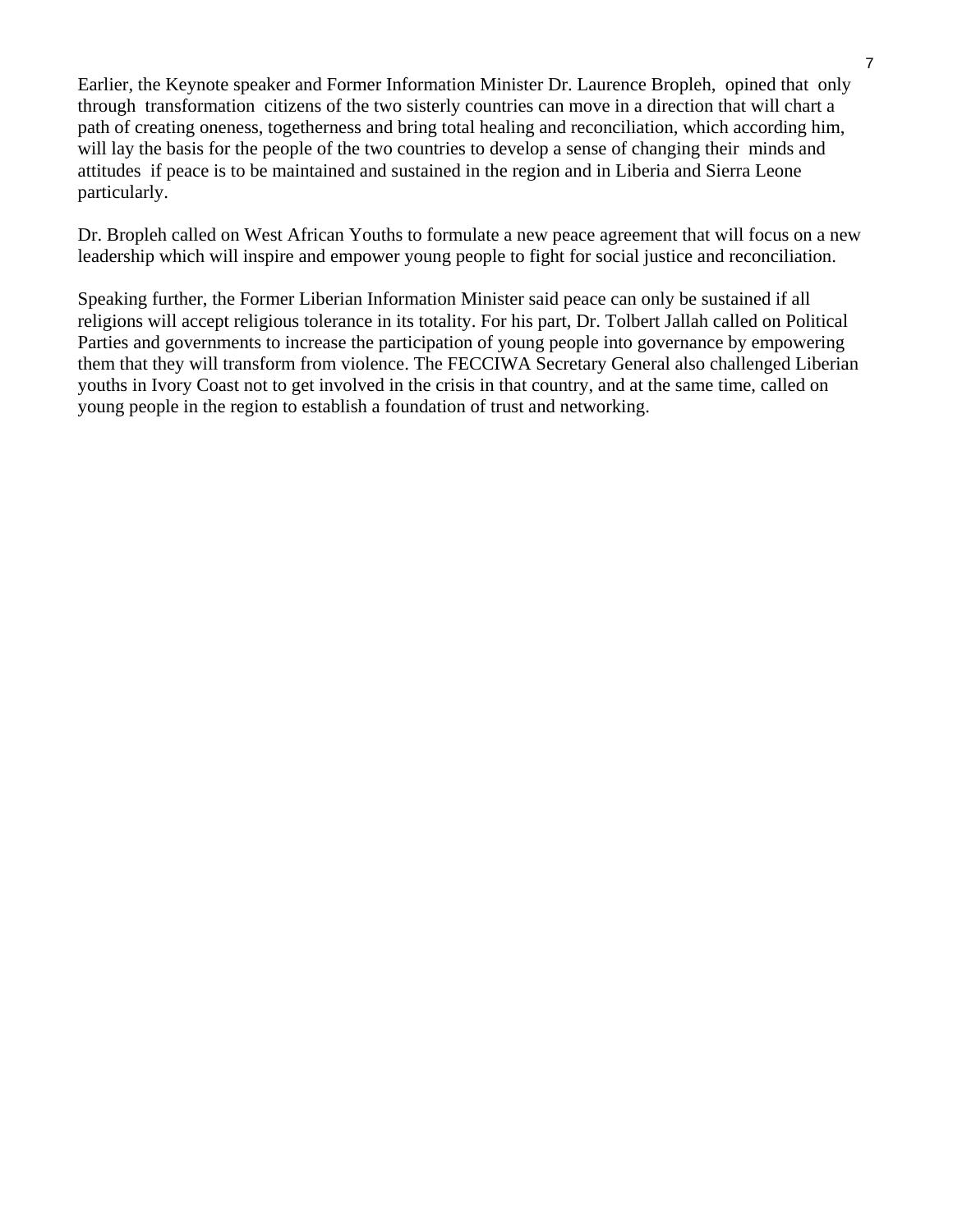Voice of America Monday, 3 January 2011

#### **Ivory Coast: A Call for Return of Rule of Law**

Joe DeCapua

"We are very concerned that Cote d'Ivoire won't find a lasting solution for this crisis."

As mediators seek a solution to the political crisis in Ivory Coast, Amnesty International says the protection of human rights should be at the heart of their efforts.

ECOWAS, the Economic Community of West African States, has sent mediators to meet with the rival presidents Laurent Gbagbo and Alassane Ouattara. The U.N. says Ouattara won the recent election. But Mr. Gbagbo refuses to step down.

In Paris, Amnesty International Salavtore Sagues addressed the mediation efforts and the role of the U.N. force in Ivory Coast (UNOCI).

He says, "We are calling effectively the mediators of the ECOWAS to focus on the human rights situation because during…December we have seen that segments of the population have been attacked either by security forces or by militiamen loyal to Laurent Gbagbo. And these people are without any protection."

The human rights group says it has documented cases of extrajudicial killings of unarmed people by security forces during a protest march. It also cites cases of beatings and abductions of people whose whereabouts remain unknown.

Sagues adds, "The only people that could protect them are the peacekeepers of the UNOCI. And as you know, UNOCI has been prevented notably from investigating allegations of mass graves and other human rights violations."

Amnesty is calling on mediators to take specific steps.

"One, to ensure that UNOCI is able to carry out its (U.N.) mandate of protection and investigation on human rights violations. And secondly, that there is a final sign sent to the population telling them that they will be protected against the people who are abducting them, killing them or arresting them arbitrarily," says Sagues.

Military response?

But can Amnesty's recommendations be carried out without some sort of military intervention?

The Amnesty researcher says, "We have no position on a military intervention. But…you have some 10,000 peacekeepers in Ivory Coast and from what we hear from the UNOCI, is that it is not a problem so much for the time being of a number of people, but of their freedom of movement. Several times they were either attacked or prevented from going to several places to investigate allegations."

Sagues says initially ECOWAS was "quite strong" in its position on Ivory Coast.

"I think that the political settlement is something that will be settled in one way or another. We are strongly convinced that to get a lasting solution of this crisis we need to restore the rule of law in the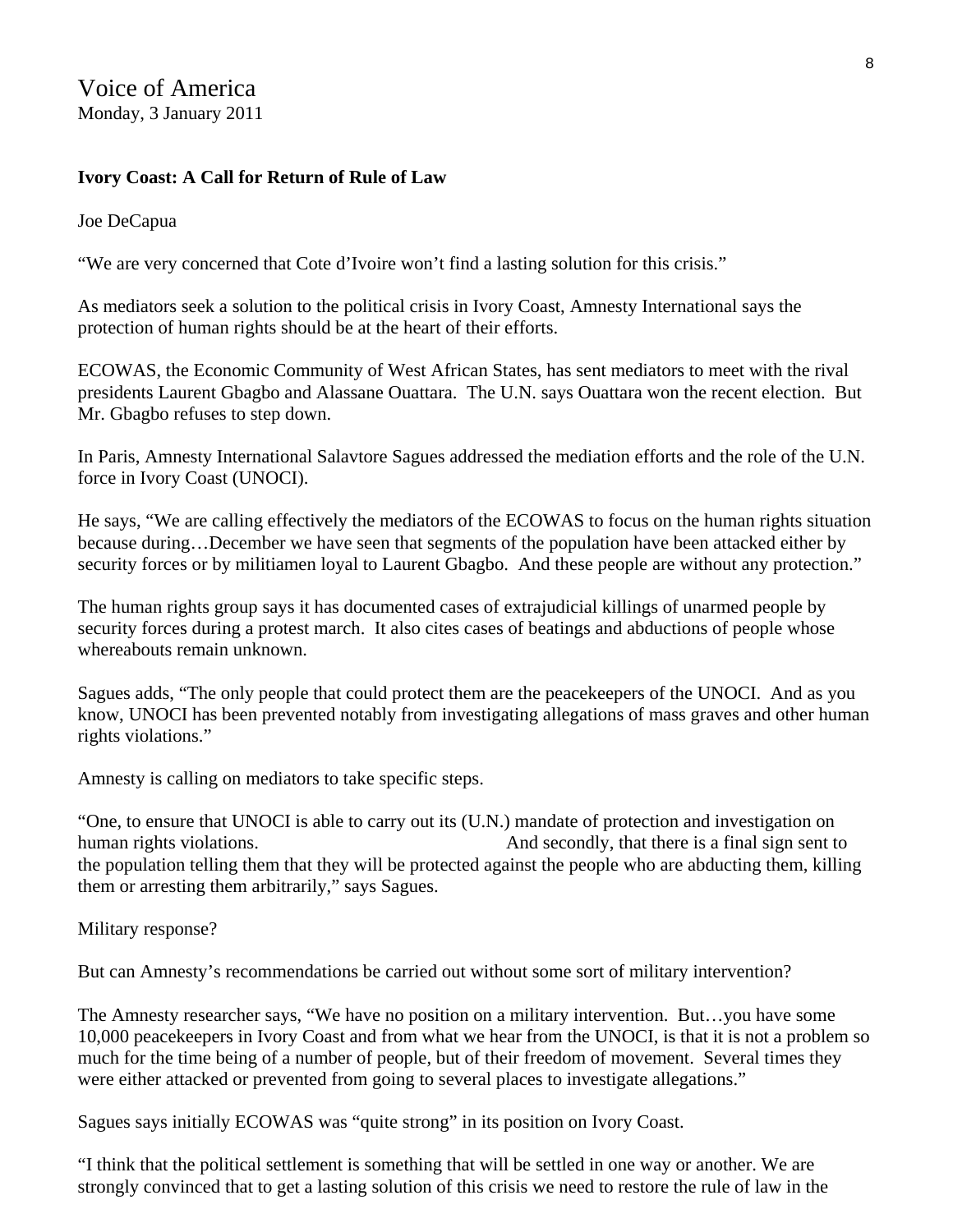country where for the last 10 years there has been impunity for human rights violations committed by both sides," he says.

He says without justice and the prosecution of human rights abusers, "we are very concerned that Cote d'Ivoire won't find a lasting solution for this crisis."

The United Nations says at least 173 people have been killed in post-election violence and more than 14,000 people have fled the country, mostly to Liberia.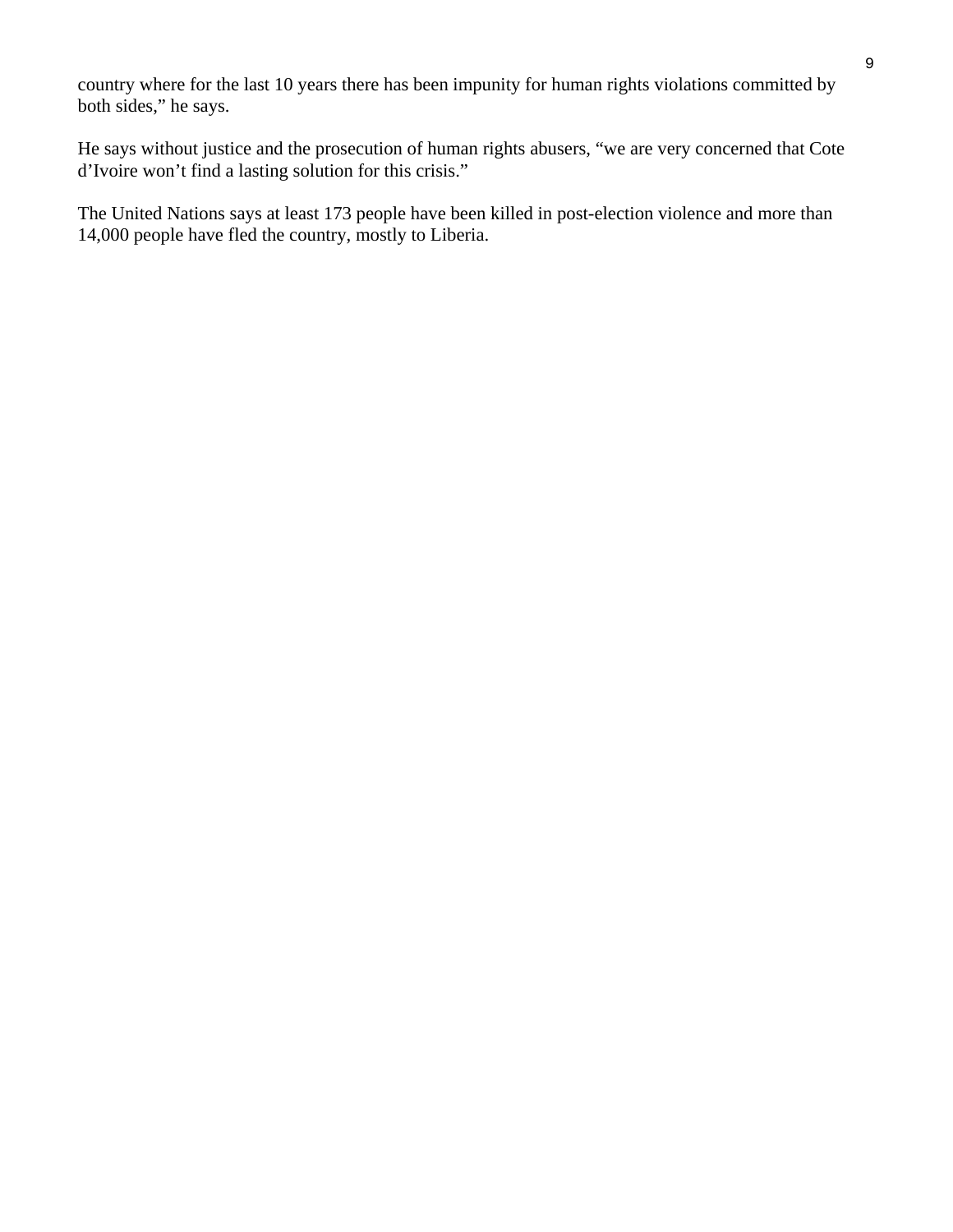#### **Iowa's Stephen Rapp, U.S. war crimes envoy, continues international crusade**

#### By LEE ROOD • lrood@dmreg.com

Stephen Rapp will return to The Hague next month to witness closing arguments in the historic war crimes trial against Charles Taylor. But these days, helping to bring the notorious warlord and former Liberian president to justice is just one critical goal among many.

A former U.S. attorney from Iowa, Rapp was until last year the lead prosecutor of the Special Court for Sierra Leone. But 15 months ago he traded in his black robe to help the U.S. State Department pursue perpetrators of large-scale violence around the globe, from central Africa, to Burma and Sri Lanka, to Cambodia, Chad and Bangladesh.

"I am still doing everything I can to make justice possible," said the nation's ambassador for war crimes, who returned to Iowa to celebrate the holidays with his family.

A passionate believer in bringing the world's worst killers to justice, Rapp resigned as U.S. attorney in 2001 to move to Arusha, Tanzania, to prosecute those responsible for bloodshed in Rwanda. In 2007, he headed to The Hague to take on Taylor, whom some historians rank as one of history's top killers. He's blamed for as many as 1.2 million deaths in western Africa.

Here are some of the ambassador's most recent efforts since assuming his new job in 2009:

#### **Democratic Republic of Congo**

Rapp has made five trips to this nation since leaving his previous job.

He tried to get the United Nations, other countries and the government to bring to justice those responsible for the targeted killings of 1,400 civilians and another 7,500 rapes during armed conflict between government forces and the Democratic Liberation Forces of Rwanda, also known as the FDLR.

At least three people have been brought to trial, but Jean Bosco Ntaganda, a former Rwandan rebel and senior military commander, has yet to be arrested.

Ntaganda led assaults on the FDLR while backed by U.N. peacekeepers and is now wanted by the International Criminal Court for war crimes tied to the recruitment of child soldiers, civilian massacres and illegal mining operations.

Thousands of youths have been abducted this year in eastern Congo by officers loyal to Ntaganda, according to Human Rights Watch.

#### **Kyrgyzstan**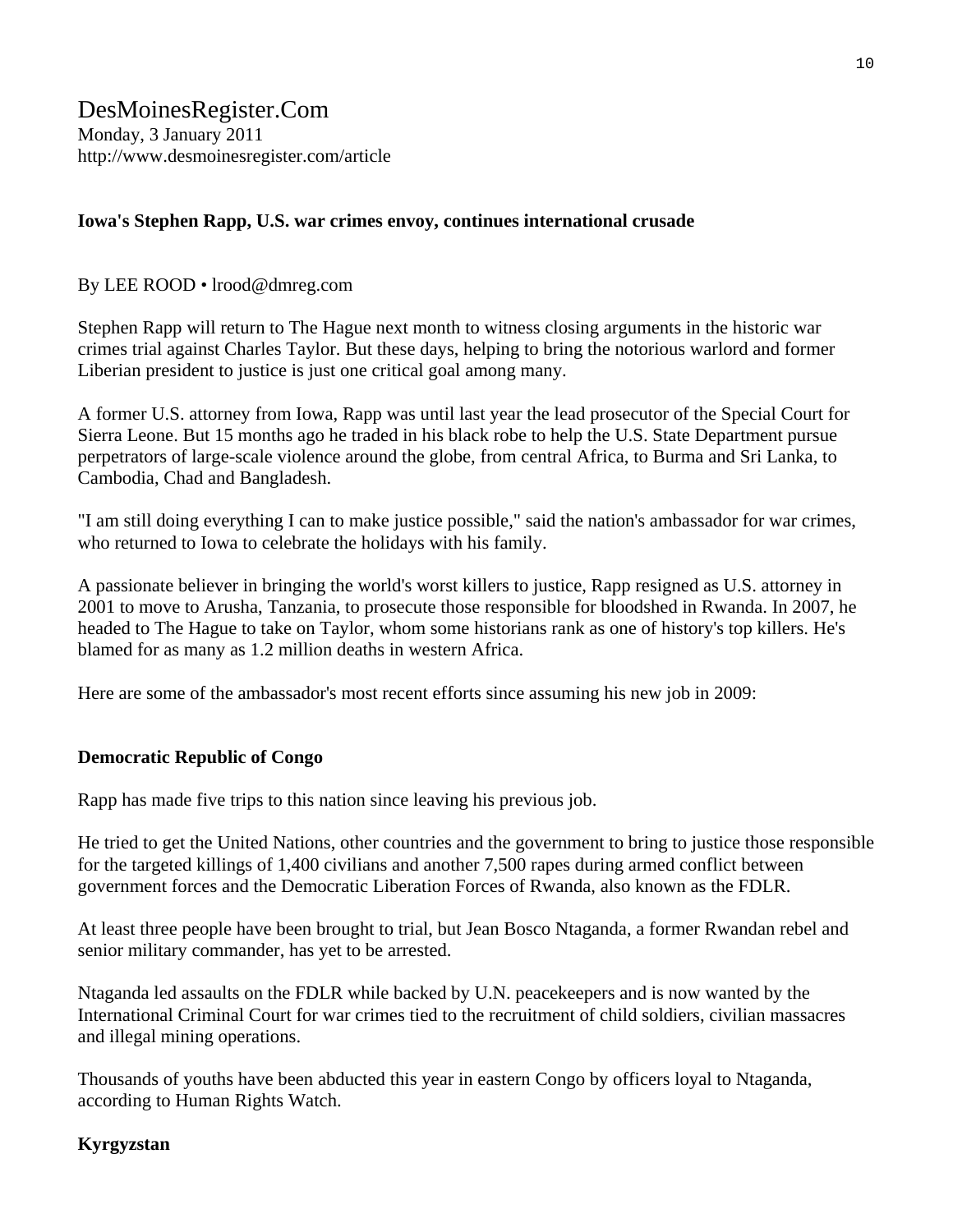Rapp has worked to build support for an international inquiry into war crimes stemming from interethnic violence last summer.

The clash near the southern city of Osh, which followed the overthrow of President Kurmanbek Bakiyev, resulted in the deaths of 400 Uzbeks and Kyrgz men, women and children.

Rapp describes the post-Soviet country as a "very difficult part of the world," but he said he is hopeful progress is being made to prevent greater upheaval in the region.

An independent commission has been established to look into differing accounts of who was responsible for the death and destruction, he said. A report is expected this spring.

## **Taylor trial**

Rapp continues to raise money for the Taylor trial, traveling to five foreign capitals to make the case for its successful conclusion despite dire funding problems.

A verdict in the years-long case involving 11 counts of war crimes and crimes against humanity is expected this summer, followed by appeals.

Congress agreed to chip in another \$7.5 million in 2010 to help fund the special court, which is seated at the International Criminal Court in The Hague. Another \$4.5 million is being sought for 2011.

Rapp said the trial will wind up costing "north of \$230 million" by the time it is over. But he said it is important that the world pursue justice regardless of cost to deter future war crimes.

With no prospect of additional money beyond what has been committed thus far, Rapp said he is seeking a special \$12 million grant from the United Nations to carry the court through the final verdict and appeal.

#### **Other efforts**

Rapp said he has also worked to gain support for International Criminal Court prosecutions in Congo, Uganda, Central African Republic, Sudan and Kenya.

Last year he called on Sri Lanka to investigate allegations of war crimes by government troops and the Tamil Tigers during the final months of that country's 25-year civil war.

Between 7,000 and 20,000 Sri Lankan civilians were killed between January and May, according to the United Nations and human rights groups. Both sides have been blamed for mass killings, using child soldiers and enlisting suicide bombers.

Rapp also has pushed Serbian officials to do more to arrest Ratko Mladic, the commander responsible for genocide at Srebrenica in 1995, and Croatia for documents needed to prosecute Croatian generals by the International Criminal Tribunal for the former Yugoslavia at The Hague.

In spite of a grueling travel schedule, Rapp said he remains optimistic and enthusiastic about his post, "even in situations where it is very difficult to succeed." He said he has no idea what he will be doing a year from now, but he plans to continue helping the cause of international justice.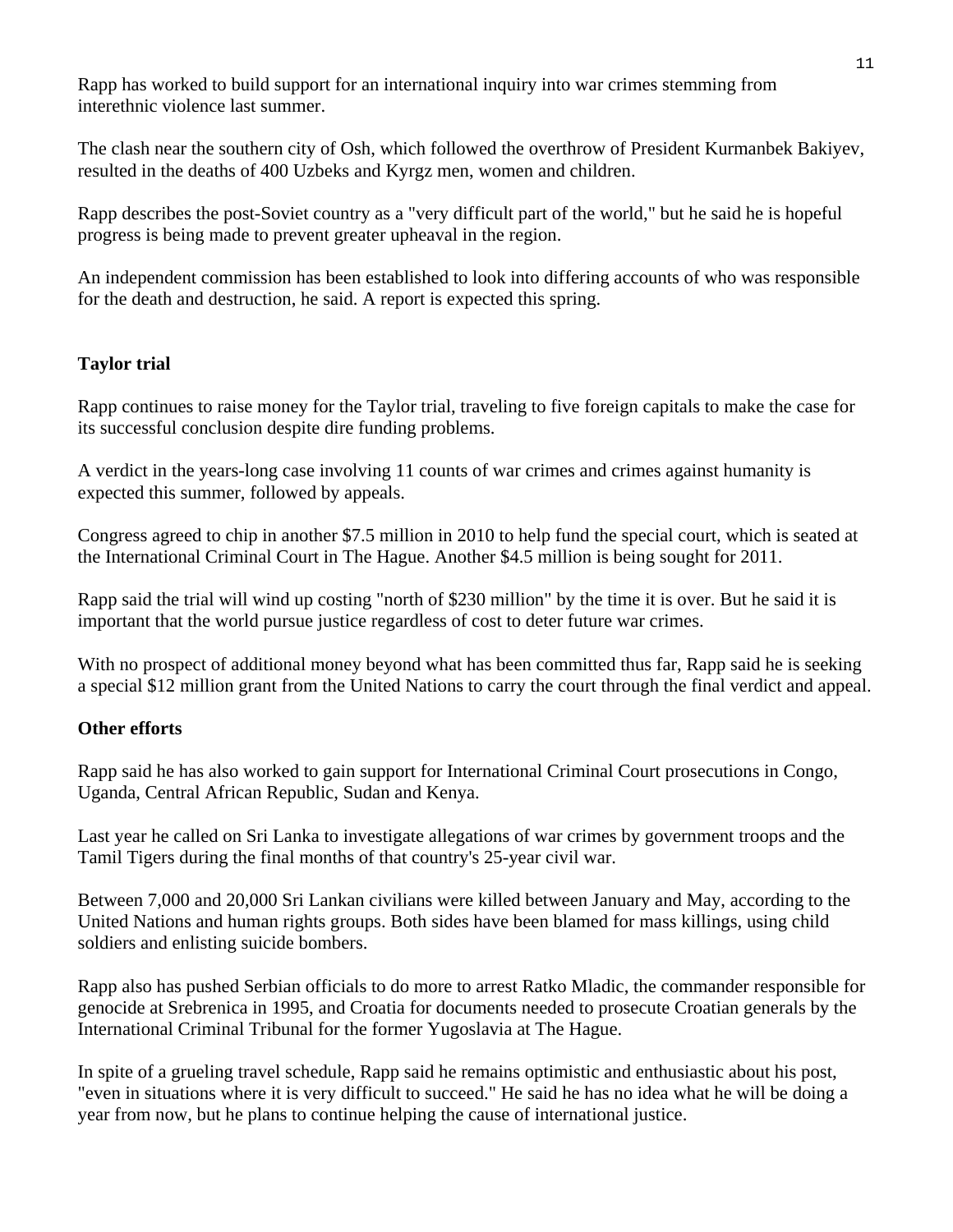Mathaba Sunday, 2 January 2011 http://mathaba.net/news/?x=625628

#### **The UN has failed the West African state of La Côte D`Ivoire (Ivory Coast)**

Akyaaba Addai-Sebo gives a profound Mathaba Analysis on the `Ivory Coast` as another U.N. failure

#### By Akyaaba Addai-Sebo

Polarised and violent political crises that recur in nation states do signal that the political formulae adopted to resolve the crises have not worked. Such is the stark reality in La Côte d'Ivoire (Ivory Coast, West Africa). The United Nation Organisation (UN)'s strategy to oversee elections and install a winner-takes-all Western-style "democratically elected" state president has failed. La Côte d'Ivoire is an avoidable disaster. For disaster to resurface is a marked failure of the UN and a grave disappointment as one cannot help recalling a similar disaster in the Congo in the 1960s and the current election chaos in Haiti.

#### **Responsibility of the UN Secretary General**

The intended consequence of the UN arrogating itself the right to certify results of sovereign elections in a polarised La Côte d'Ivoire is the current messy state of two presidents with one endorsed by the UN and the other by the Constitutional Court. Here, the "international community", signalling the collective wishes of the US-led Western world, saw the need for a regime change in La Côte d'Ivoire and poured in resources to the tune of \$400 million (and rising) to effect that change through the agency of the UN. To make sure that everything went on according to plan, the UN Secretary-General, Mr. Ban Ki-moon, installed his own kinsman to be in charge of affairs on the ground. Ban Ki-moon therefore had direct and unadulterated communication channel through Mr. Y. J. Choi, his special representative. Mr. Ban Ki-moon was on top of happenings on the ground with good intelligence across the country supported by those of the EU delegation, World Bank, NGOs and Western embassies in the country. All essentials were therefore in place for the UN not to fail to deliver a credible election results which in turn would deliver a "universally" accepted state president. And what is of great psychological importance here is that the exhausted population expected the UN not to fail them.

#### **National Interests and UN Failure**

It is all too clear that a smooth regime change strategy of the UN has failed. What is striking about this UN failure is that it has led to further violence and the loss of life. The primary function of UN intervention in a war-torn state is the prevention of the loss of life and destruction of property. It has become apparent that the UN fails to achieve such objectives when the mission is seen to be dictated by the national interests of powerful voices in the UN Security Council (UNSC). A case in point is Haiti in 2004, when the US, France and Canada ousted President Jean-Betrand Aristide even though he had been democratically elected by a clear majority of Haitians simply because the powers that be wanted a regime change. The crisis in Haiti continues to fester despite the scale of resources being poured in there via the UN and by the US.

It is the failure of the UN to impartially address the question of transition in the national interest of La Côte d'Ivoire that has led to the current state of heightened tension and threat of violent disorder. Haiti is a glaring example where lessons learnt, shrewdly applied and without prejudice, could have prevented this avoidable disaster in La Côte d'Ivoire. The UN has abysmally failed the long-suffering people of La Côte d'Ivoire by seeking to play poker game with the egos of the very three leaders who have contributed to the destruction of the very country they want to rule at all cost. The three protagonists, Henri Konan Bédié, Alassane Ouattara and Laurent Gbagbo could have been prevented from contesting for state power through a transitional arrangement that embraced all three egos but with a caveat preventing each one of them from participating in future elections as they laid down the foundations to reorder the Ivorian society. The challenge here is harnessing what each of the three has to offer for the betterment of the Ivorian society. The combined experience of the three is a national asset that must not be left polarised to the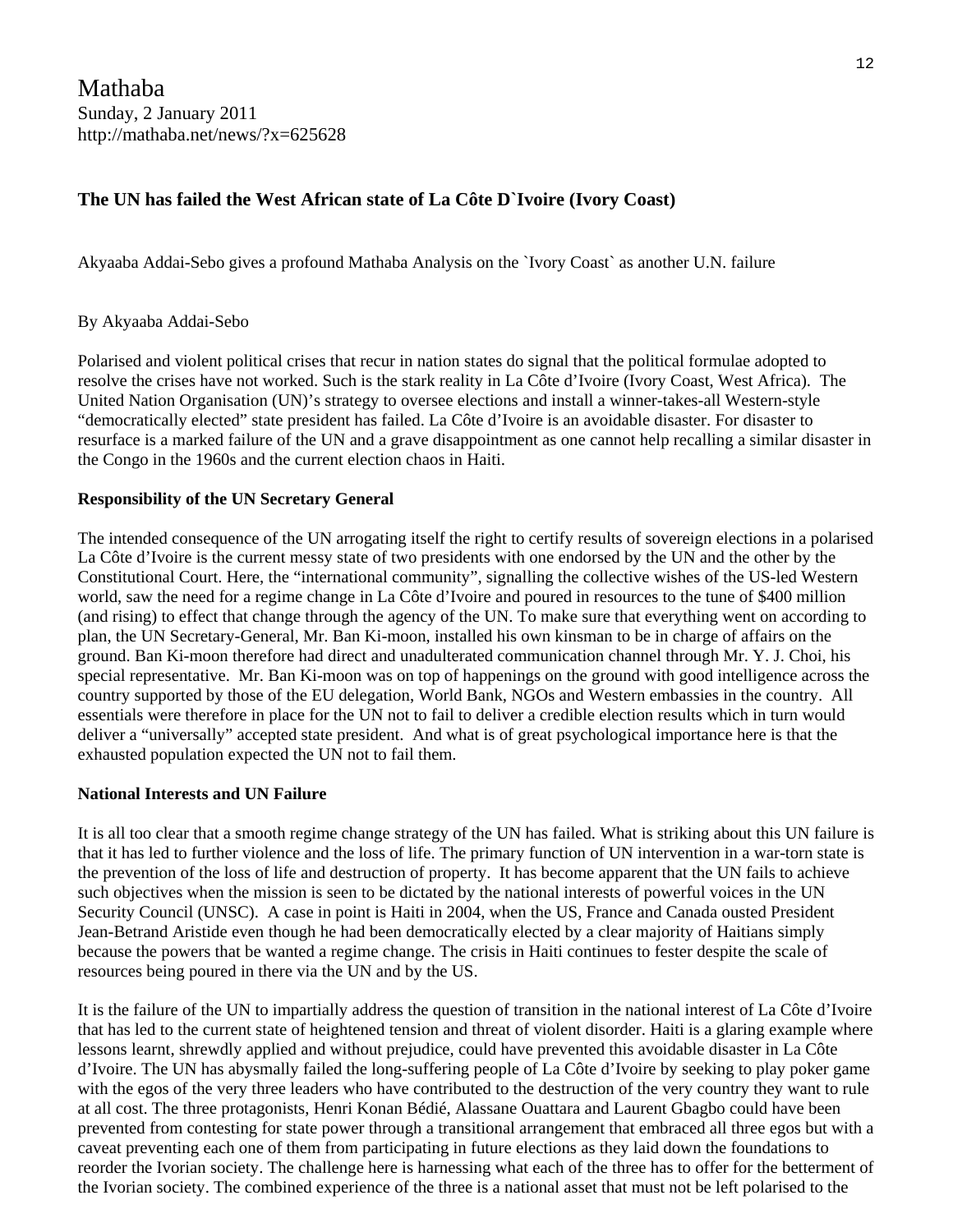disadvantage of the country. This is what the UN has denied the people of La Côte d'Ivoire. It hurts as the UN has the capacity to do better if the political will to do so reflects first the national interest of La Côte d'Ivoire.

When political crisis explodes in a country and the crisis turns violent this means that the nation's centre can no longer hold. The political body is then signalling a need for the reordering of society. What matters here most is the ability of mediators to humbly listen to and interpret, without prejudice, the intestinal disquiet like a trained doctor would with a stethoscope. The disorder also presents an opportunity for sober examination and the creation of a new society in the collective national interest. If the status quo ante had worked things would not have fallen apart in the first place. The old centre could not hold. Why then intervene only to foist the old political establishment on the suffering people again? Why did the UN think that they could placate the three egos with an election contest when the very UN knew that each of the three protagonists felt it to be their manifest destiny to rule La Côte d'Ivoire at the expense of the other? It was the UN's manifest destiny to save the people of La Côte d'Ivoire from the destructive egos of Bédié, Ouattara and Gbagbo. This, the UN has failed!

#### **Historical Experience**

I am writing from experience of dealing with the UN in the field of preventive diplomacy during the Sierra Leone crisis. I was part of the team that worked invisibly, between 1995 and 2003, to assist in laying the foundation for bringing the devastating war in Sierra Leone to an eventual end. I also quietly worked on triggering Liberia to hold elections in 1997 after brokering an entente cordiale between the Federal Government of Nigeria and Charles Taylor's National Patriotic Front of Liberia (NPFL) in 1995. Long before then I had managed to persuade Uganda's President Museveni to offer to send troops to Liberia to break the state of mistrust that hitherto existed between the NPFL and the ECOWAS intervention force, ECOMOG. President Museveni went further to persuade Tanzania and Zambia to make their presence felt in Greater Liberia with their troops to ease tension. Kenya offered General Opandi who saved so many lives across the divide and made an African solution possible in Liberia.

Between 1995 and 1996, as the Special Envoy of International Alert, I managed to negotiate: (1) a unilateral ceasefire with Corporal Foday Sankoh's Revolutionary United Front of Sierra Leone (RUF/SL); (2) the release of 19 hostages including 10 Europeans; and (3) for an RUF/SL peace team to leave the forest in Sierra Leone to prepare themselves for peace talks in La Côte d'Ivoire. It was this singular effort that contributed to the processes leading to peace negotiations in Abidjan and Lome. In helping with the drafting of the Abidjan Peace Agreement, some of us saw an opportunity to facilitate measures that will enable the people of Sierra Leone to patiently reorder their own society after their own interest and image. Others were impatient to let the status quo they were familiar with re-emerge.

In 1997, with my hands-on experience and the benefit of hindsight, I tried to let the newly-elected President of Liberia, Charles Ghankay Taylor, see the futility in his winner-takes-all electoral victory as I tried to explain to him that he had handed himself a poisoned chalice. As a prosecutor of a protracted war he could not unify and at the same time build the country alone through his National Patriotic Party (NPP). His victory was a means to an end and not an end in itself. By this, I explained to President Taylor that he should see his election as a transitional presidency to reorder the Liberian society and hand over to a new generation groomed to take Liberia forward into a period of all-round accelerated development. His duty was to immediately put in place structures to demonstrably raise the quality of life of his people and wage a relentless war against corruption and mediocrity in all areas of national life to prepare the ground for the next generation of leaders. To succeed in this he had to change his "Ghankay" persona and assume an all embracing transitional bearing that would attract all hands and brains on deck to steer the nation to a purposeful future. To demonstrate this I beseeched President Taylor to effect a change in the nation's motto from the alienating "The Love of Liberty Brought Us Here" to the more embracing "The Love of Liberty Unites Us". This is how I tried to help President Taylor to interpret his mandate as then I had my finger on the pulse of Liberia.

After several visits and with other promptings from within his ruling party, the NPP, President Taylor agreed to a form of a national conference, in 1998, to chart an inclusive way forward. The outcome of the conference did not see the light of day. President Taylor instead went on to style himself after President Tubman.

I could not give up on Liberia. In 1998 I approached Major Kojo Boakye-Djan in London and persuaded him to go with me to Monrovia to convince President Taylor to use his presidency to create a transitional space that could usher in Liberia a brave new society making use of modern advances in agriculture, medicine, science and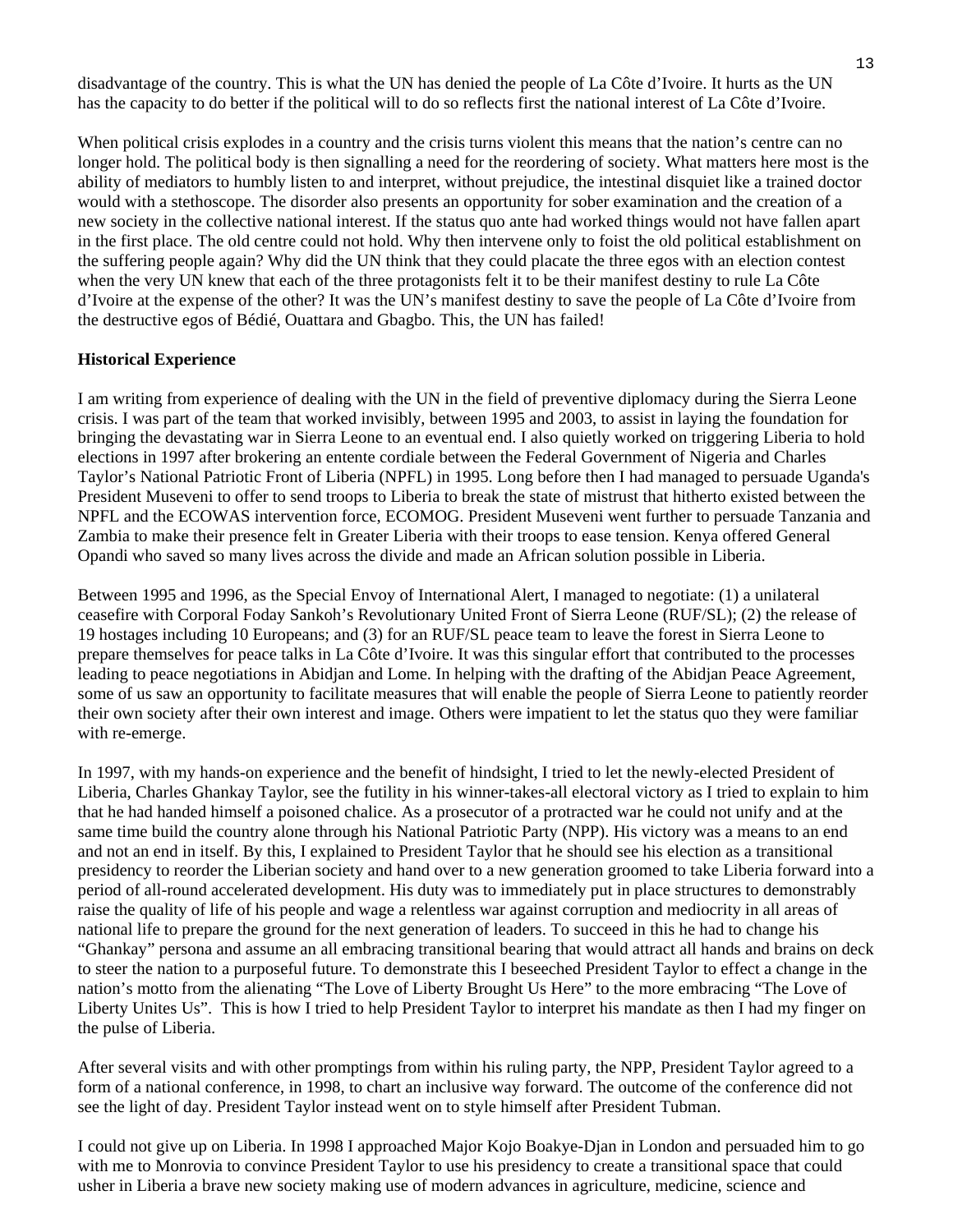technology that were at their disposal. Major Boakye-Djan and I had some useful sessions with President Taylor and out of these emerged a working document, which [again] never saw the light of day. Despite having access to several African leaders and intelligentsia, I decided on Major Boakye-Djan precisely because I saw in him an organised mind that delivers under pressure from competing interests. What was important to me was the fact that Major Boakye-Djan had helped to successfully transfer state power, in a violent state of affairs during the Armed Forces Revolutionary Council (AFRC) period (June to September, 1979), when he was the deputy head of state of Ghana and spokesperson.

I was to call on Major Boakye-Djan again in early 1998 to go to Sierra Leone to sit down with Major Johnny Paul Koroma to initiate a transitional arrangement to reorder the Sierra Leonean society. Major Koroma's AFRC had booted out President Tejan Kabbah into exile in neighbouring Conakry, Guinea in May 1997 and with the help of the newly elected British New Labour Party Prime Minister, Tony Blair, President Kabbah was fighting back.

The task of finding African solutions to Africa's problems led Major Boakye-Djan and I to develop a conceptual framework for effective political transition through a phased bottom-up transfer of state power from the local authority level upwards. We believe that societies coming out of war have an enabling opportunity to create a new society in their own collective interest and progressive image. Inter-governmental organisations (IGOs) and nongovernmental organisations (NGOs) deployed to assist in bringing about change must exercise extreme patience so that they do not end up further deepening the crisis by seeking to shape that weak and traumatised society in the image and interest of those who paid the piper.

In 1996, I first witnessed the depth of Africa's problems when in a heated discussion with a top UN official over the psychological importance of evolving "African solutions to Africa's Problems" and the leading role that must be accorded the Organisation of African Unity (OAU) in the search for peace in Sierra Leone, this top African UN official raged into me that: "...the UN cannot play second fiddle to the OAU..." Unfortunately, his Commonwealth colleague also held the same view. It is such vaunted view that has led to the violent stalemate in La Côte d'Ivoire. Meanwhile ordinary Africans continue to lose their life and property inexplicably in an avoidable disaster. The assertion by Ban Ki-moon that "mercenaries, including freelance former combatants from Liberia, have been recruited to target certain groups in the population", collaterally exposes ordinary Liberian citizens in La Côte d'Ivoire to retribution. Here, Ban Ki-moon throws caution to the wind to attract sympathy to his failing operation thus deepening the chaos. Ban Ki-moon makes African life expendable.

We must not forget that whenever the West and/or the UN mess up in Africa it is left with African leaders to clean up the mess. In 2003 in Liberia, it was Obasanjo, Konare, Kufuor and Mbeki who came to the rescue with the skills of His Excellency Amara Essy and Dr. Ibn Chambas, then heading the African Union and ECOWAS respectively. They persuaded President Taylor to quit his presidency. I had earlier been sent in June by Essy and Chambas to discuss options with President Taylor. In 2007 in La Côte d'Ivoire, President Mbeki cleared the mess for Gbagbo to assume and share state power. In 2005 in Liberia it took the skills of Presidents Kufuor and Mbeki to get Ambassador George Oppong Weah to concede defeat to Ellen Johnson-Sirleaf in order to save Liberia from imminent collapse. In Haiti in 2004 Mbeki had to offer a safe haven for President Aristide of Haiti. And now in La Côte d'Ivoire, the African Union (AU) is busy trying to clean up the mess and also clear the air of statements purported to have been issued on behalf of the member states.

The UN has all that it takes to save La Côte d'Ivoire from collapse but it cannot do so, so far as the UN continues to play "second fiddle" to those who pay the piper.

*Akyaaba Addai-Sebo is an Independent Consultant on Preventive Diplomacy and the National Interest. Addai-Sebo may be contacted via email:*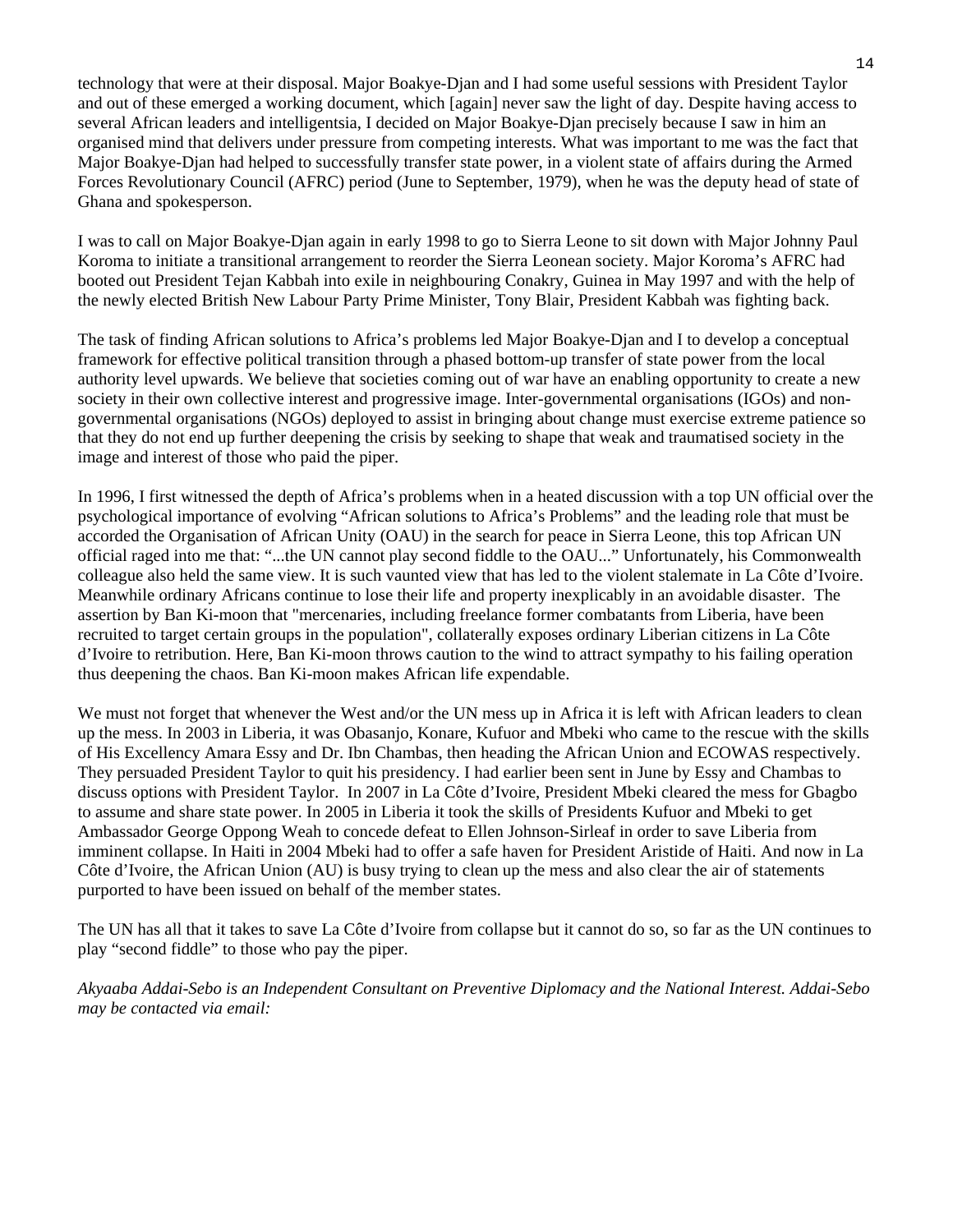## BBC Online Tuesday, 4 January 2011

## **Rwanda rebel Mbarushimana's extradition to ICC upheld**

France's highest court has upheld an order to extradite Rwandan rebel leader Callixte Mbarushimana to face trial at the International Criminal Court (ICC).

A lawyer for Mr Mbarushimana said the court had rejected his client's appeal against extradition.

Mr Mbarushimana is accused of 11 counts of war crimes and crimes against humanity, allegedly committed in the Democratic Republic of Congo last year.

The lawyer told the AFP news agency his client could soon be extradited.

The ICC in The Hague says there is evidence suggesting that Mr Mbarushimana, who has lived in France as a political refugee since 2002, contributed to the crimes in DR Congo via local and international media.

Mr Mbarushimana's ethnic Hutu FDLR group is at the heart of years of conflict in eastern DR Congo, near Rwanda.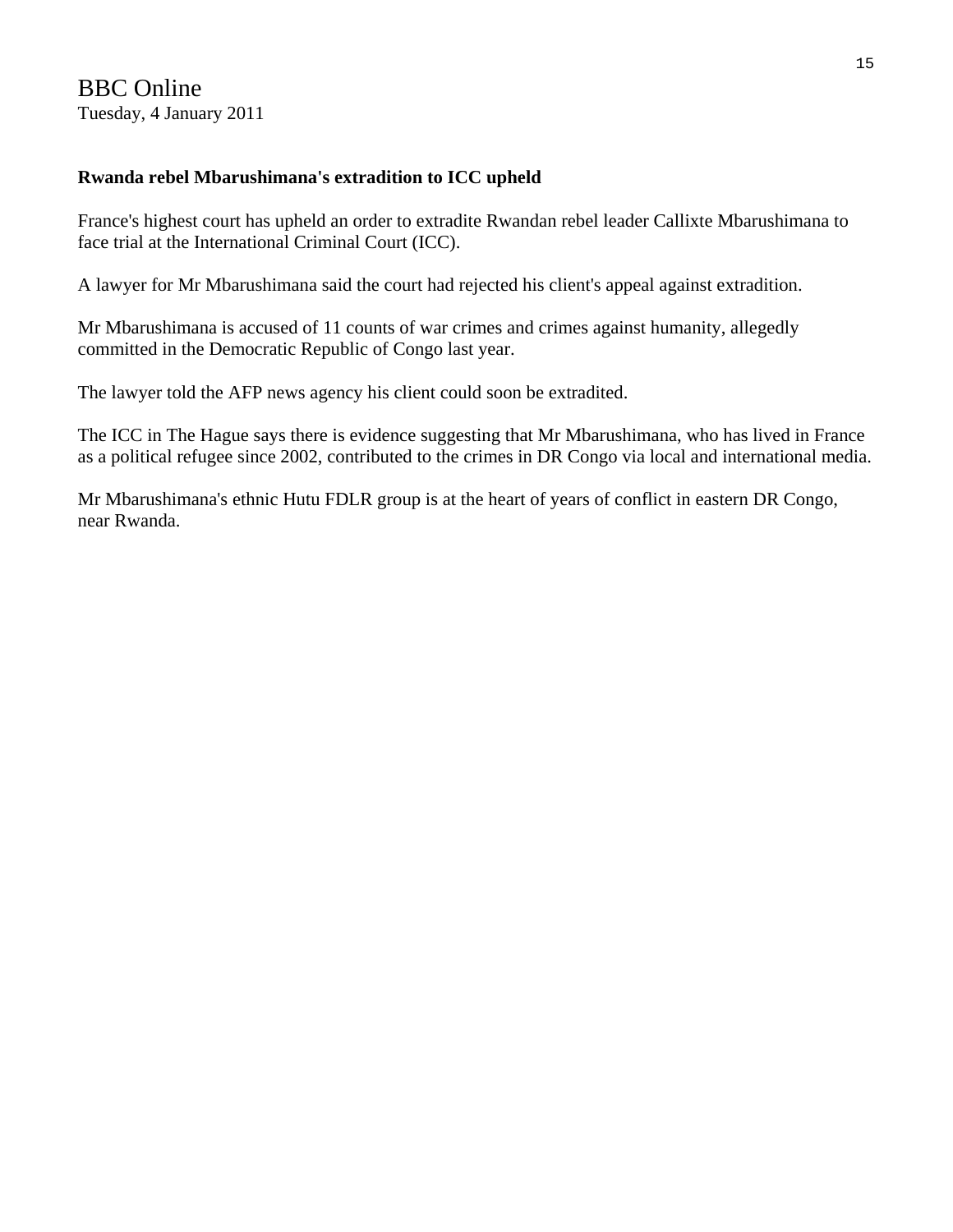## **International Court suspect quits Kenya government**

NAIROBI — A Kenyan minister named by the International Criminal Court as one of six suspects in 2007-2008 post-election violence on Tuesday quit over graft allegations.

Industrialisation Minister Henry Kosgey told reporters he had offered to resign and surrender to the Kenya Anti-Corruption Commission (KACC) officers investigating him.

"I have today written to President Mwai Kibaki and Prime Minister Raila Odinga offering to step aside as minister for industrialisation to allow for these charges to be fully investigated," he said.

Kosgey, 63, is being investigated over the importation of over-age vehicles, a relatively minor crime compared to the raft of corruption charges he was linked to in a US diplomatic cable recently published by WikiLeaks.

"I wish to state that my actions in this matter are above reproach, because I have committed no wrongdoing," said Kosgey, also the chairman of Odinga's Orange Democratic Movement.

An official at the KACC had told AFP Monday that a green light had been given by Attorney General Amos Wako for Kosgey's arrest and prosecution.

Kosgey appeared in court Tuesday and denied 12 counts of abuse of office brought against him.

He was released on bail and the case set for mention on March 2.

The ICC prosecutor last month described Kosgey as a "principal planner and organiser" of violence against supporters of Kibaki's Party of National Unity during the violence that rocked the country three years ago.

Kosgey had reacted to his name appearing on the ICC list of six suspected masterminds by expressing surprise but vowing to cooperate with the court in The Hague.

His demise is the latest in a string of high-profile resignations over corruption charges, including those of ICC suspect William Ruto from the higher education ministry and of Moses Wetangula from the foreign ministry.